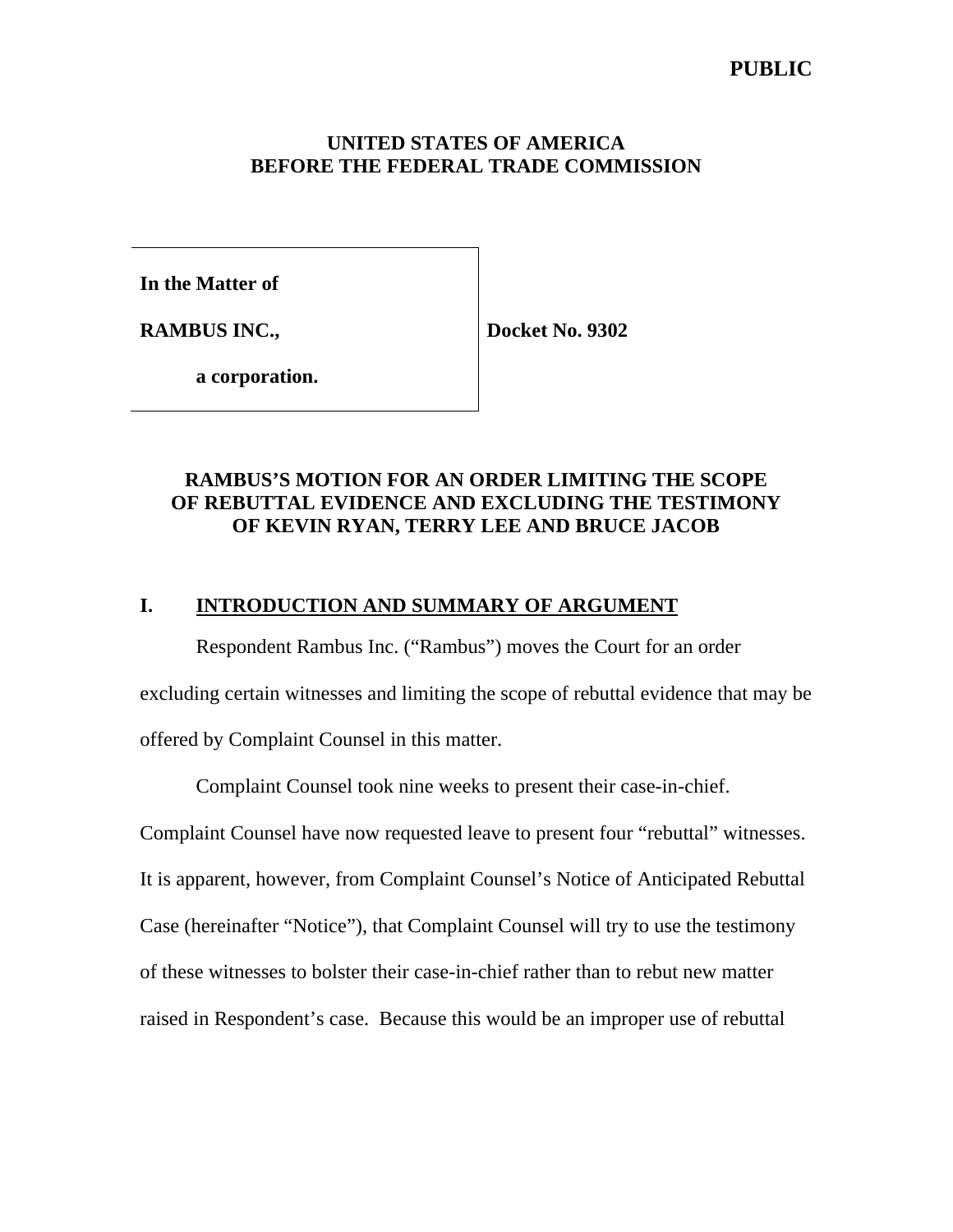testimony, Rambus requests that the Court enter an order limiting the scope of the rebuttal case.

The Court should entirely exclude the proposed testimony of Professor Bruce Jacob and that of Mr. Terry Lee and Mr. Kevin Ryan, two Micron employees. Mr. Ryan was not listed by Complaint Counsel as a trial witness. The Scheduling Order provides that no witnesses who were not named on a party's Final Witness List will be allowed to testify, absent a showing of good cause. *See* August 6, 2002 Scheduling Order, pp. 3-4. Complaint Counsel have not even attempted to make a showing of good cause with respect to Mr. Ryan, nor could they.<sup>1</sup>  *See generally* Order Denying ABSI's Motion to Add Witnesses and Exhibit, *In the Matter of Automotive Breakthrough Sciences, Inc., et al.*, 1996 FTC LEXIS 621 (Nov. 12, 1996) (refusing to permit designation of witnesses after the commencement of trial and more than two months after final witness lists were due).

The proposed rebuttal testimony of Terry Lee and Professor Jacob should also be excluded. Each has already testified at length in Complaint Counsel's case-in-chief. Each is now designated to testify in rebuttal on issues as to which he has already testified and as to which Complaint Counsel bear the burden of proof. The testimony of both witnesses is, therefore, cumulative and an improper

 $\overline{a}$ 

<sup>&</sup>lt;sup>1</sup> Complaint Counsel had the expert reports and deposition testimony of Rambus's experts long before they prepared their Final Witness List. Complaint Counsel cannot and do not contend that Mr. Ryan is suddenly needed to respond to some new and unexpected testimony by Rambus's experts.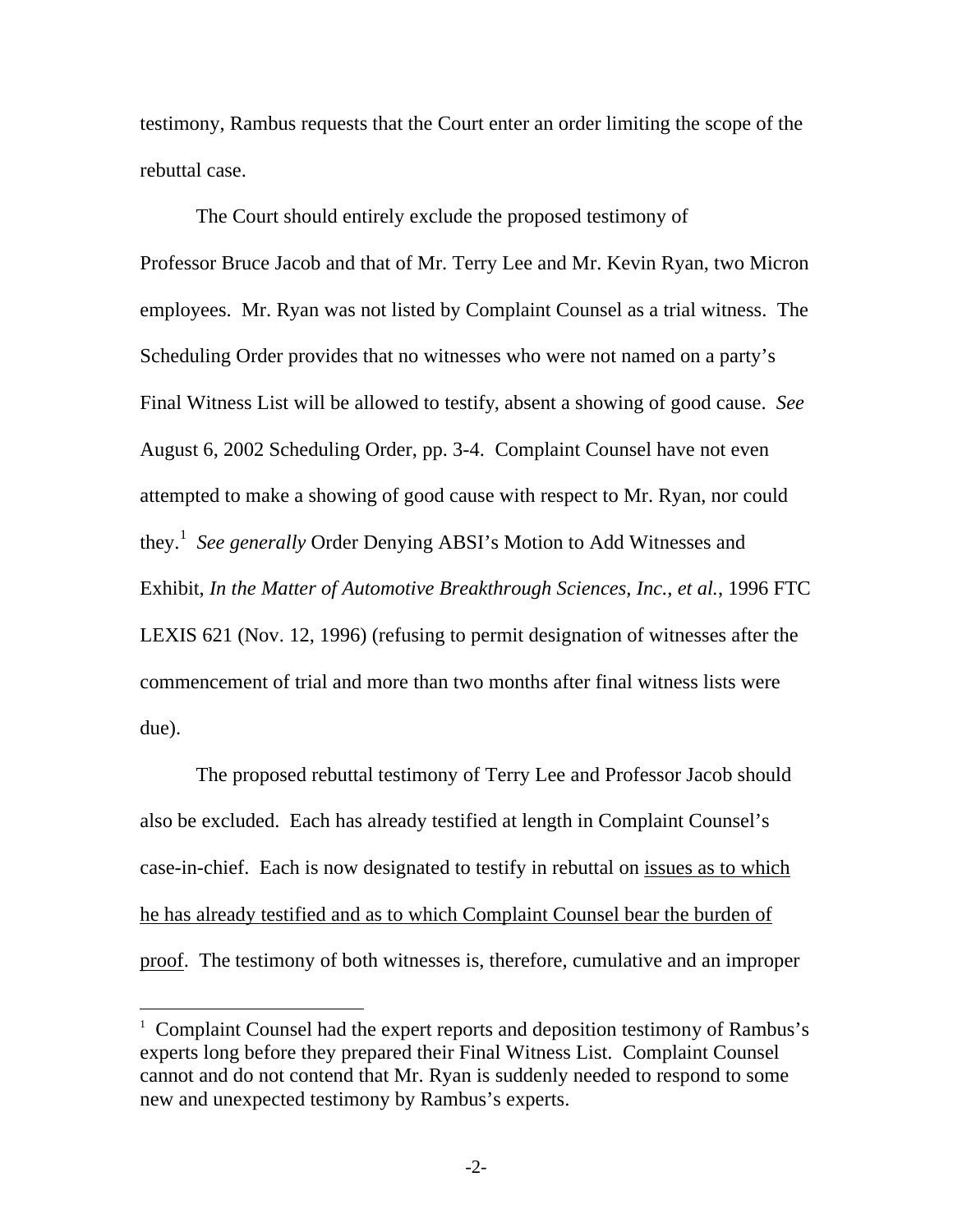attempt to bolster Complaint Counsel's case-in-chief rather than to rebut new and unexpected issues introduced by Respondent. *See Lubanski v. Coleco Industries, Inc.*, 929 F.2d 42, 47 (lst Cir. 1991) (affirming exclusion of rebuttal evidence where the evidence had been "available to plaintiff during her case in chief" and the defendant's evidence to which her rebuttal evidence would respond "was not unexpected.").

For similar reasons, if Your Honor permits rebuttal testimony by Professor McAfee, that testimony should be limited to matters: (1) that were not addressed by Professor McAfee in his initial testimony; and (2) that were "unexpected." *Id*.

### **II. ARGUMENT**

## **A. Complaint Counsel Do Not Have A Right To Put On A Rebuttal Case**

Your Honor has broad discretion in deciding whether to allow any rebuttal evidence. *See* 16 C.F.R. § 3.43(b). As the Eighth Circuit has held, "[n]ormally parties are expected to present all of their evidence in their case in chief. Allowance of a party to present additional evidence on rebuttal depends upon the circumstances of the case and rests within the discretion of . . . the trial judge." *Clark v. Heidrick,* 150 F.3d 912, 915 (8th Cir. 1998) (affirming exclusion of "cumulative" rebuttal evidence).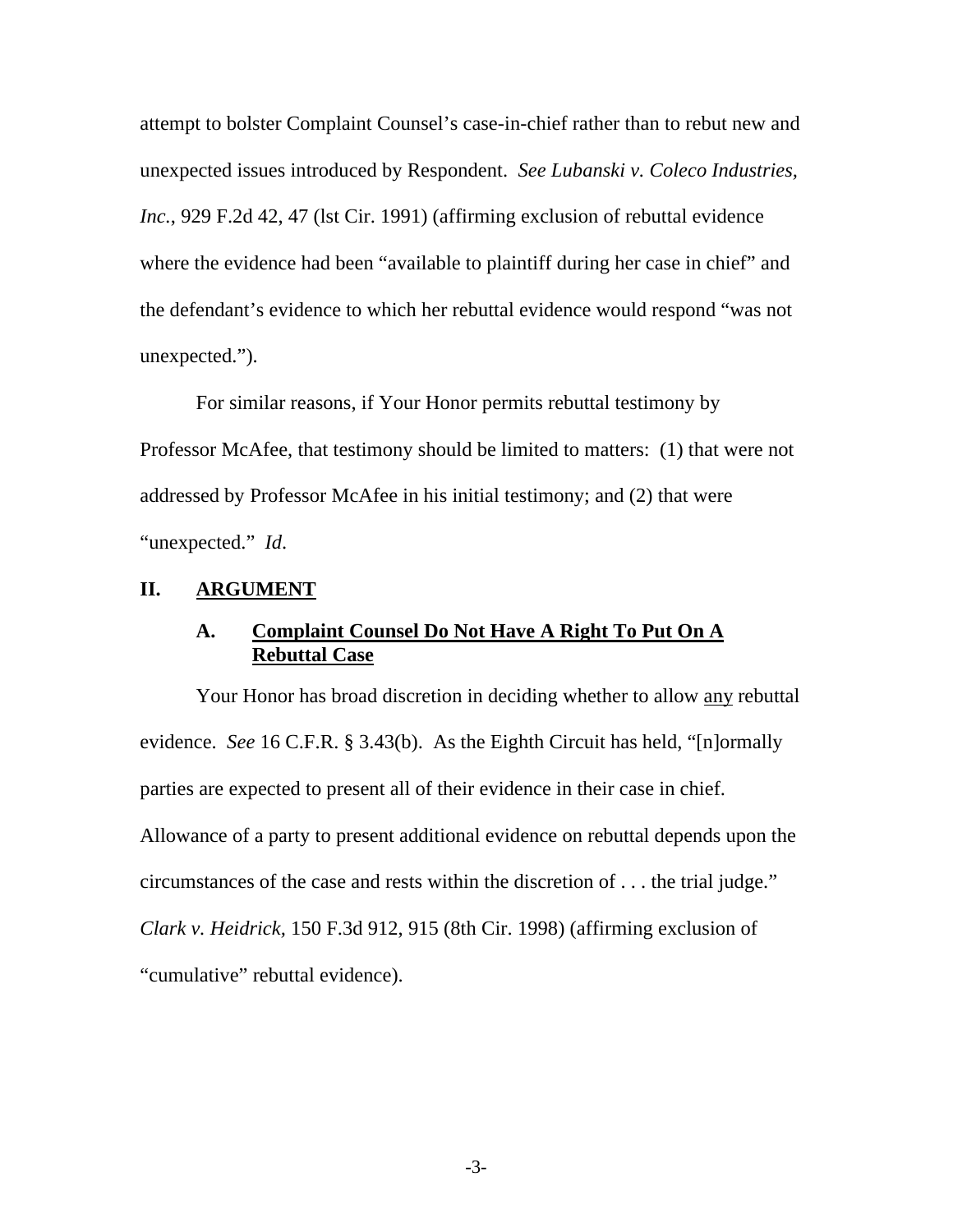Given the wide latitude and extraordinary length of time that Complaint Counsel had to present their case-in-chief, $2 \text{ Your Honor}$  would be well within your discretion to decline any further evidence from Complaint Counsel. If Your Honor should decide to allow Complaint Counsel to offer additional evidence, that evidence should be limited to that which is proper rebuttal, as set out below.

### **B. Complaint Counsel Are Not Allowed To Use A Rebuttal Case To Try To Bolster Their Case-In-Chief**

It is well settled that plaintiffs may not use a rebuttal case to try to "bulk up" or rehabilitate their case-in-chief. In *Allen v. Prince George's County*, 737 F.2d 1299, 1305 (4th Cir. 1984), for example, the court affirmed the exclusion of certain statistical evidence on rebuttal because the proffered evidence was merely "a new interpretation of physical evidence which had always existed during the pendency of these lawsuits." *Accord, Tramonte v. Fibreboard Corp*., 947 F.2d 762, 764 (5th Cir. 1991) (affirming exclusion of expert rebuttal testimony and observing that "[w]hen a plaintiff makes its prima facie case . . ., it also must offer evidence on any other issue of potential importance to the outcome in its case in chief").

In *Lubanski*, 929 F.2d at 47, the plaintiff alleged that her son was hit by a car because of defects in a tricycle manufactured by defendant, including a noisemaker that concealed the sound of approaching cars and a low profile that

 $\overline{a}$ 

<sup>&</sup>lt;sup>2</sup> The court reporter informed both parties last week that the number of transcript pages in this case appears to exceed that in any prior FTC administrative hearing.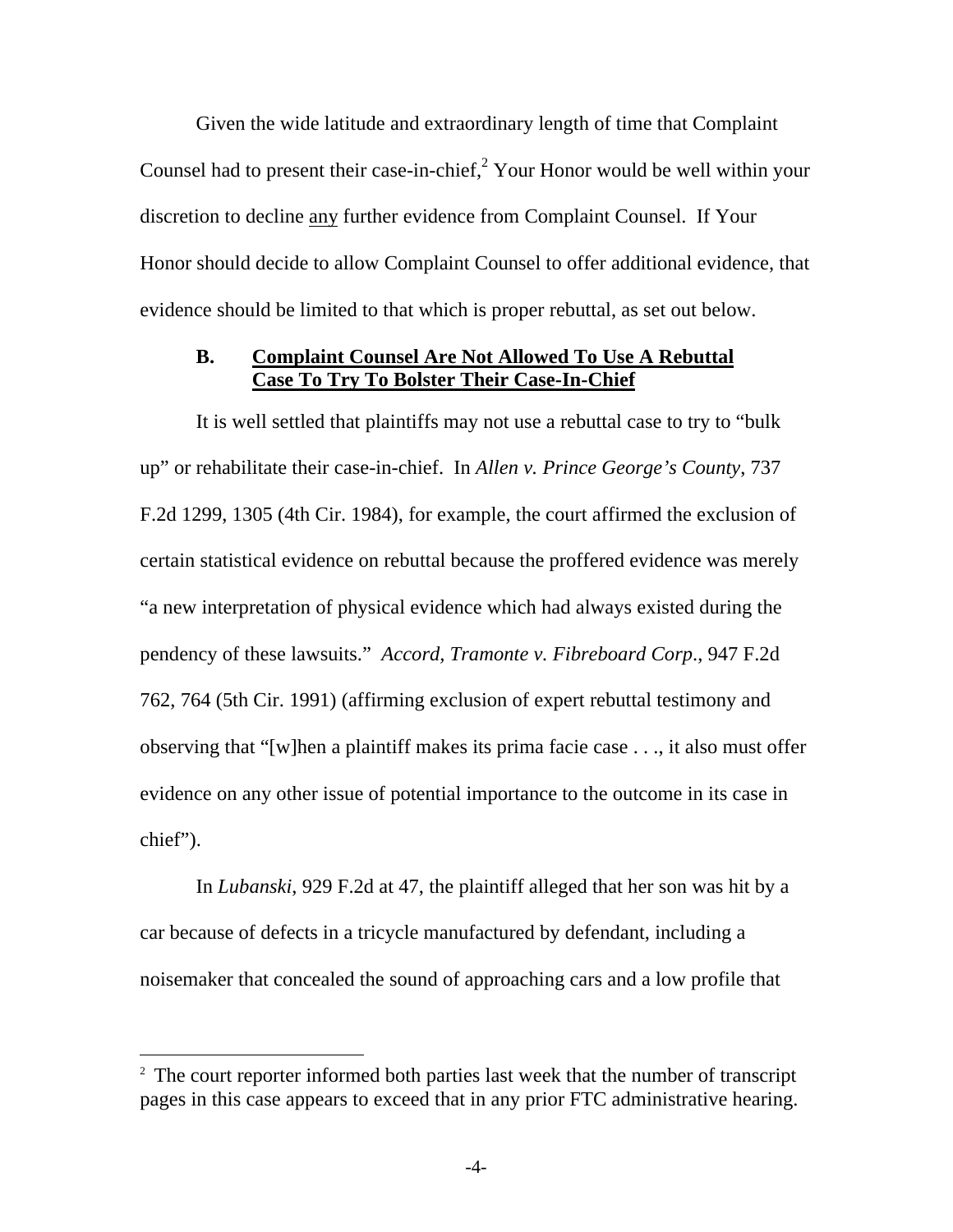made the tricycle less visible. The trial court denied plaintiff's request to offer two pieces of rebuttal evidence: (1) measurements to prove that two neighbors who were talking in a nearby driveway at the time of the accident, and who said that they had not heard the tricycle's noisemaker prior to impact, were standing too far from the plaintiff's driveway to have heard any such noise, and (2) a videotape showing a driver's line of vision when driving on plaintiff's street. *Id*. The court of appeals affirmed the exclusion of this evidence, reasoning that the evidence had been "available to plaintiff during her case in chief" and that the expert testimony to which plaintiff contended her new evidence responded "was not unexpected." *Id. Accord, Sil-Flo, Inc. v. SFHC, Inc*., 917 F.2d 1507, 1515 (10th Cir. 1990); *Emerick v. Suzuki Motor Corp*., 750 F.2d 19, 22 (3d Cir. 1984).<sup>3</sup>

This case law, as applied here, means that if Complaint Counsel could have presented the proposed rebuttal evidence during its case-in-chief and should have foreseen its relevance, or if Complaint Counsel did in fact foresee its relevance

 $\overline{a}$ 

<sup>&</sup>lt;sup>3</sup> The legitimate scope of rebuttal evidence is no broader in administrative proceedings than it is in the federal courts. *See, e.g., Union Pacific Corp*., 1994 ICC LEXIS 168 (Interstate Commerce Commission 1994) (excluding rebuttal evidence that was "an attempt to bolster [the plaintiff's] case-in-chief and contain[ed] material which should have been submitted at that time."); *Rowell Laboratories, Inc. v. Canada Packers Inc*., 215 U.S.P.Q. 523, 1982 WL 52063 at p. 6, n.2 (Trademark Trial and Appeal Board 1982) (refusing to consider rebuttal evidence that "consisted of material intended to buttress petitioner's case-inchief"). The FTC Operating Manual contains a similar admonition with respect to trial exhibits. *See* Operating Manual, section 10.17 ("Each document which will be used and which pertains directly to an issue on which counsel has the burden of proof should be introduced into the case-in-chief and not reserved for rebuttal.").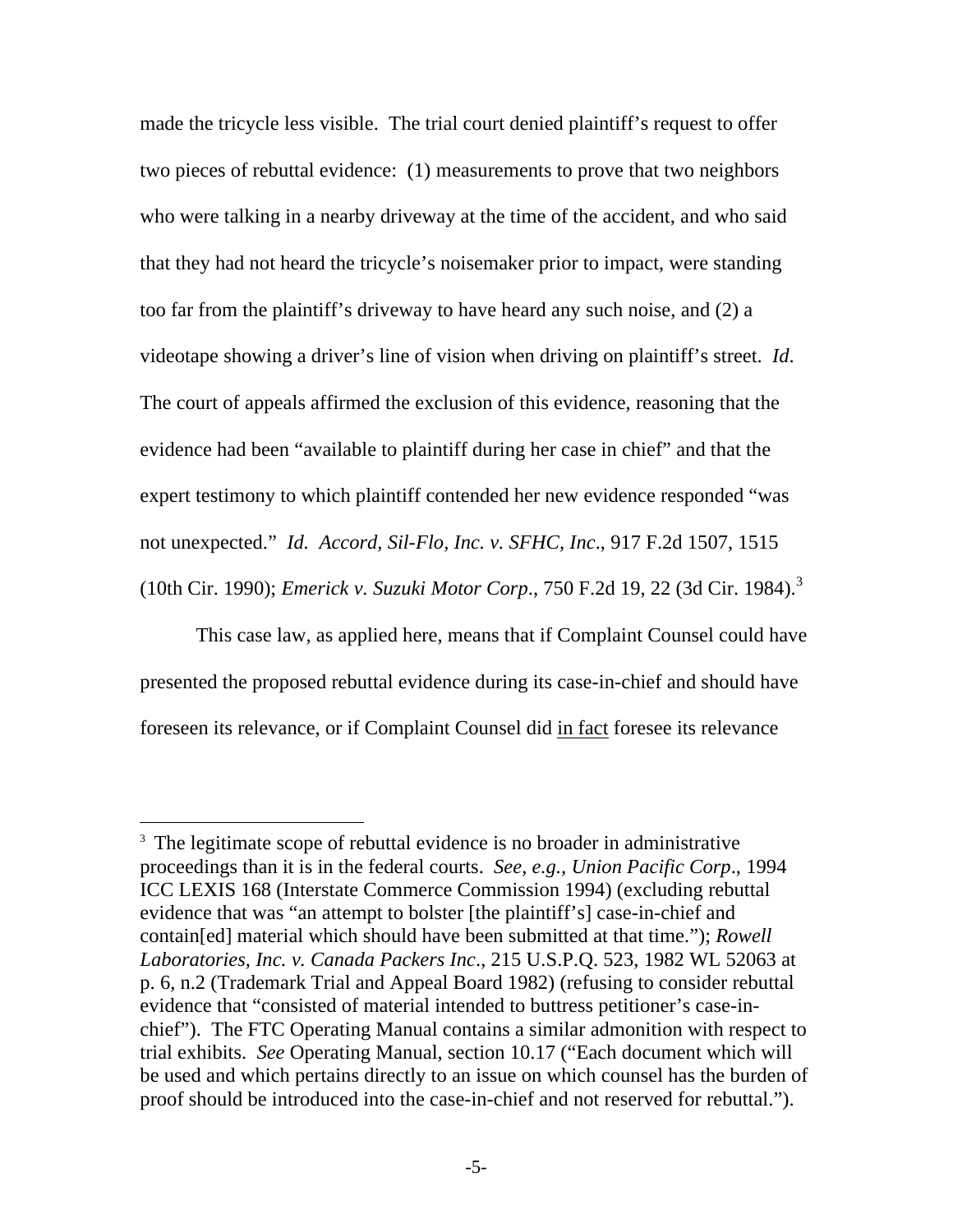and did in fact offer evidence on the same issue in their case-in-chief, the proposed rebuttal evidence should be excluded. As one court recently explained,

"There is no abuse of discretion in excluding rebuttal evidence that is cumulative or repetitive of issues raised in the plaintiff's case-inchief, . . . nor is there an abuse of discretion in excluding rebuttal evidence available to the plaintiffs during their case-in-chief when there is no indication that the evidence introduced in the defendants'

case-in-chief was unexpected. In short, rebuttal is not an

opportunity for the plaintiffs to simply get in the last word."

*Koch v. Koch Industries, Inc.,* 37 F.Supp. 2d 1231, 1245-6 (D. Kansas 1998)

(emphasis added). $4$  These general principles are particularly applicable where the

plaintiff "already has presented evidence on the same issue as part of its case."

*Tramonte*, 947 F.2d at 766.

 $\overline{a}$ 

# **C. Complaint Counsel's Proposed Rebuttal Testimony Is Improper Because It Is Cumulative And Because The Testimony It Purports To Rebut Was Not Unexpected**

As ordered by Your Honor, Complaint Counsel have identified the

particular testimony by Rambus's witnesses that they would like to address in a

rebuttal case. After considering the listed testimony, Rambus has prepared four

<sup>4</sup> On appeal, the Tenth Circuit reversed and remanded the District Court's decision in *Koch* on other grounds, but it affirmed the trial court's exclusion of the proposed rebuttal evidence. *See Koch v. Koch Industries, Inc.,* 203 F.3d 1202, 1225 ( $10^{th}$  Cir. 2000) (observing that the plaintiffs "should not have been surprised" by the defense witnesses' testimony that they had sought permission to rebut.)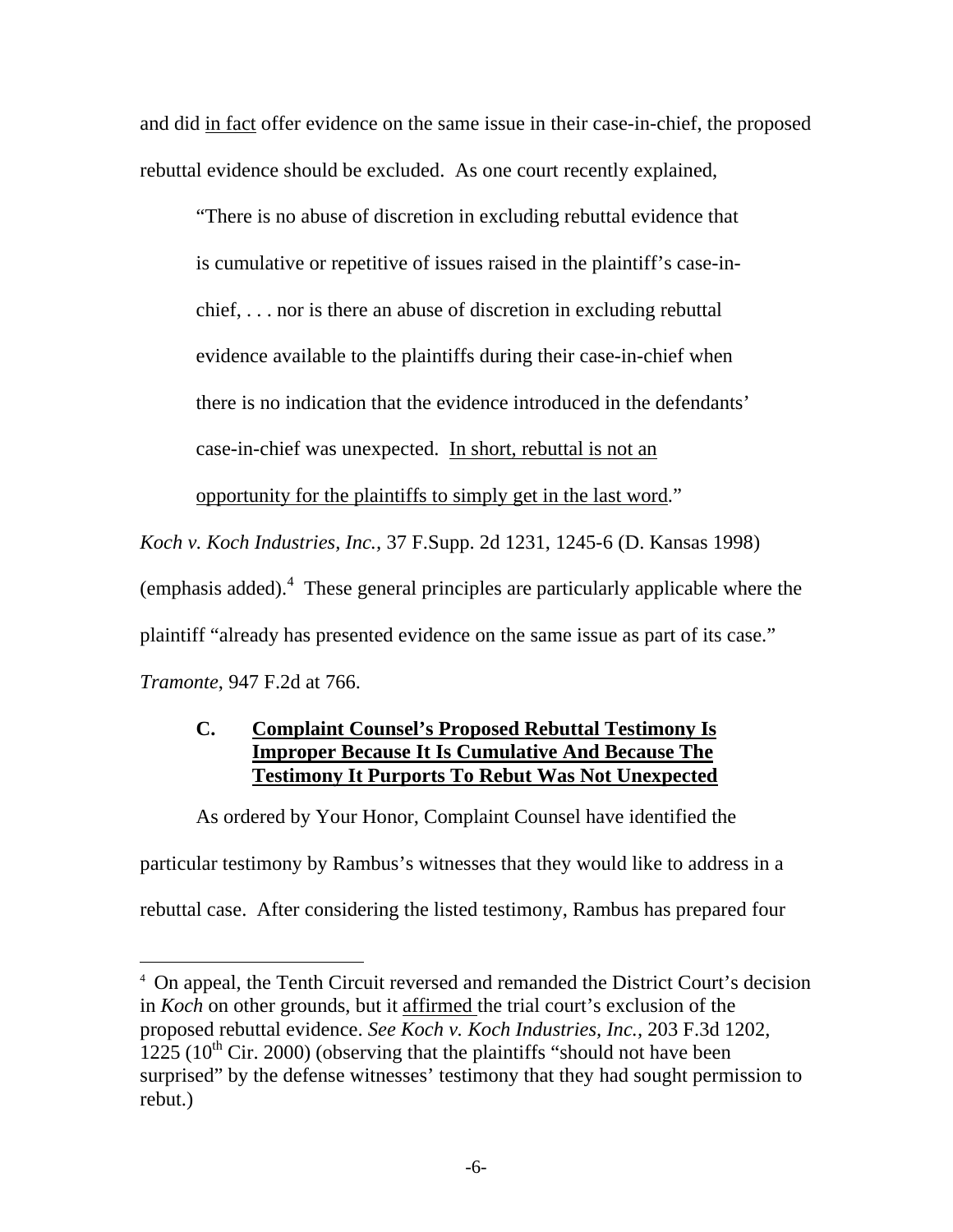charts that, taken together, demonstrate that Complaint Counsel in their case-inchief could have and should have addressed, and in most instances did address, the identified issues. Rambus's four charts are attached to the Declaration of Steven M. Perry in Support of Rambus's Motion for an Order Limiting the Scope of Rebuttal Evidence and Excluding the Testimony of Kevin Ryan, Terry Lee and Bruce Jacob ("Perry Declaration").

The first chart, which is attached to the Perry Declaration as exhibit A, shows that each of the items of testimony that Complaint Counsel hope to ask Terry Lee, Kevin Ryan and/or Professor Jacob to address was raised in the expert reports and/or depositions of Rambus's experts. As a result, Complaint Counsel cannot assert that the trial testimony by Rambus's experts was "unexpected." *Lubanski*, 929 F.2d at 47.

The second chart, which is attached to the Perry Declaration as exhibit B, shows that Terry Lee and other fact witnesses have already addressed each of the issues that Complaint Counsel propose to have Mr. Lee and Professor Jacob address in rebuttal. This chart demonstrates both that the testimony of Rambus's experts "was not unexpected," *Lubanski*, 929 F.2d at 47, and that the proposed rebuttal testimony is cumulative. *See Tramonte*, 947 F.2d at 766 (affirming exclusion of rebuttal evidence where the plaintiff "already has presented evidence on the same issue as part of its case.").

The third chart, which is attached to the Perry Declaration as exhibit C, shows that Professor Jacob has already addressed most of the issues identified in

-7-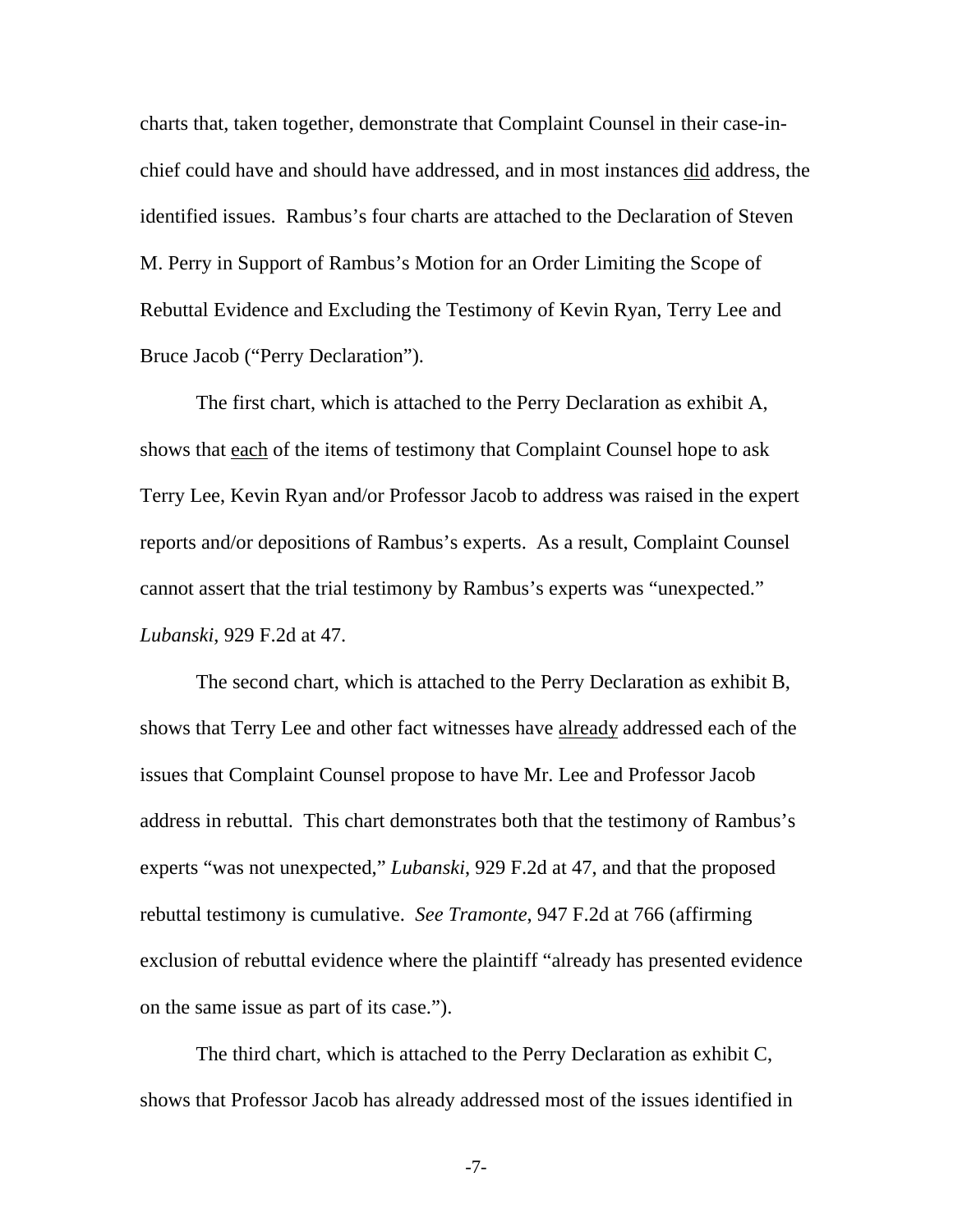Complaint Counsel's Notice of Anticipated Rebuttal. His proposed testimony is therefore cumulative in most respects. Complaint Counsel may argue that Professor Jacob should be allowed to address those few topics that he has not already addressed. No such leeway is appropriate, however. As noted above, the second chart (exhibit B) shows that Complaint Counsel's fact witnesses did address each of the issues in question, which proves that Complaint Counsel and Professor Jacob were not at all surprised by the testimony of Rambus's experts. *See Koch*, 203 F.3d at 1225 (affirming exclusion of rebuttal evidence where plaintiffs "should not have been surprised" by the testimony of defense witnesses). $5$ 

The fourth chart, which is attached to the Perry Declaration as Exhibit D, addresses the proposed rebuttal testimony of Professor R. Preston McAfee. Because Complaint Counsel's notice regarding the issues that they desire to cover with Professor McAfee is so broad and vague as to be meaningless, Rambus is unable to identify more than just a few passages in Professor McAfee's trial testimony where he specifically addressed the issues in question. As to those few, an order excluding further testimony is appropriate. As to the remaining issues, Your Honor should limit Professor McAfee's rebuttal testimony to matters:

1

<sup>&</sup>lt;sup>5</sup> Rambus does not, of course, concede that the testimony by Complaint Counsel's witnesses is sufficient to meet Complaint Counsel's burden on the issues in question. Rambus cites to the testimony simply to show that the subject matters have been addressed, so that additional testimony would be inappropriate rebuttal under *Koch*, *Lubanski* and the other cases cited here.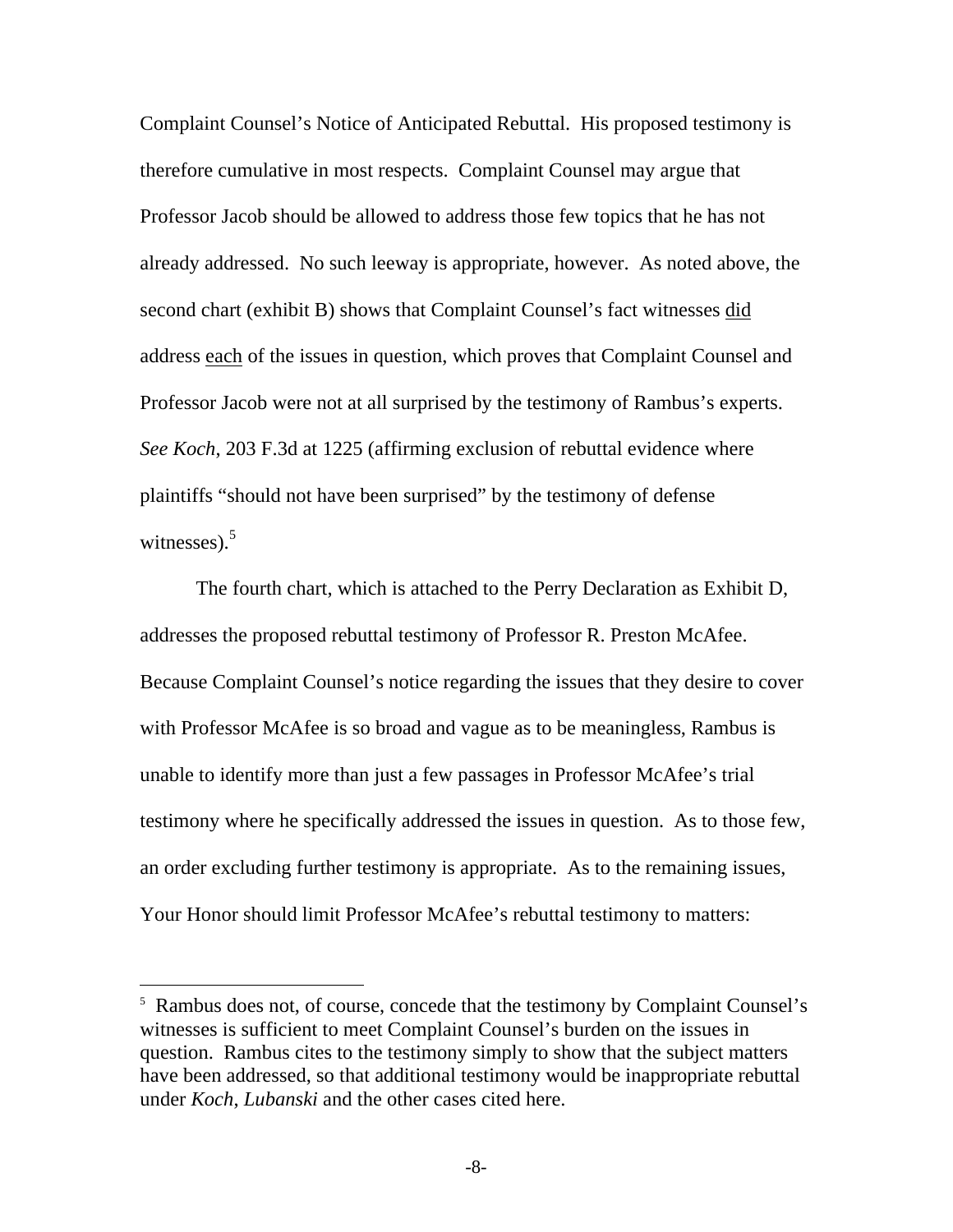(1) within the scope of his expertise and within the scope of his expert reports; (2) that were not addressed in his initial testimony; and (3) that were unexpected. *Lubanski*, 929 F.2d at 47.

### **III. CONCLUSION**

For the foregoing reasons, Rambus respectfully requests that the Court enter an order:

1. Excluding the proposed testimony of Micron employee Kevin Ryan on the ground that he was not named on Complaint Counsel's Final Witness List and on the other grounds set out below;

2. Excluding the proposed testimony of Micron employee Terry Lee and Professor Bruce Jacob on the ground that it is cumulative and on the ground that the defense evidence to which Mr. Lee and Professor Jacob would respond was not unexpected; and

3. Excluding the proposed testimony of Professor R. Preston McAfee that relates to the subjects set out in exhibit D to the Perry Declaration on the ground that it is cumulative, and limiting Professor McAfee's other testimony to issues that were not addressed in his prior trial testimony and that were unexpected.

-9-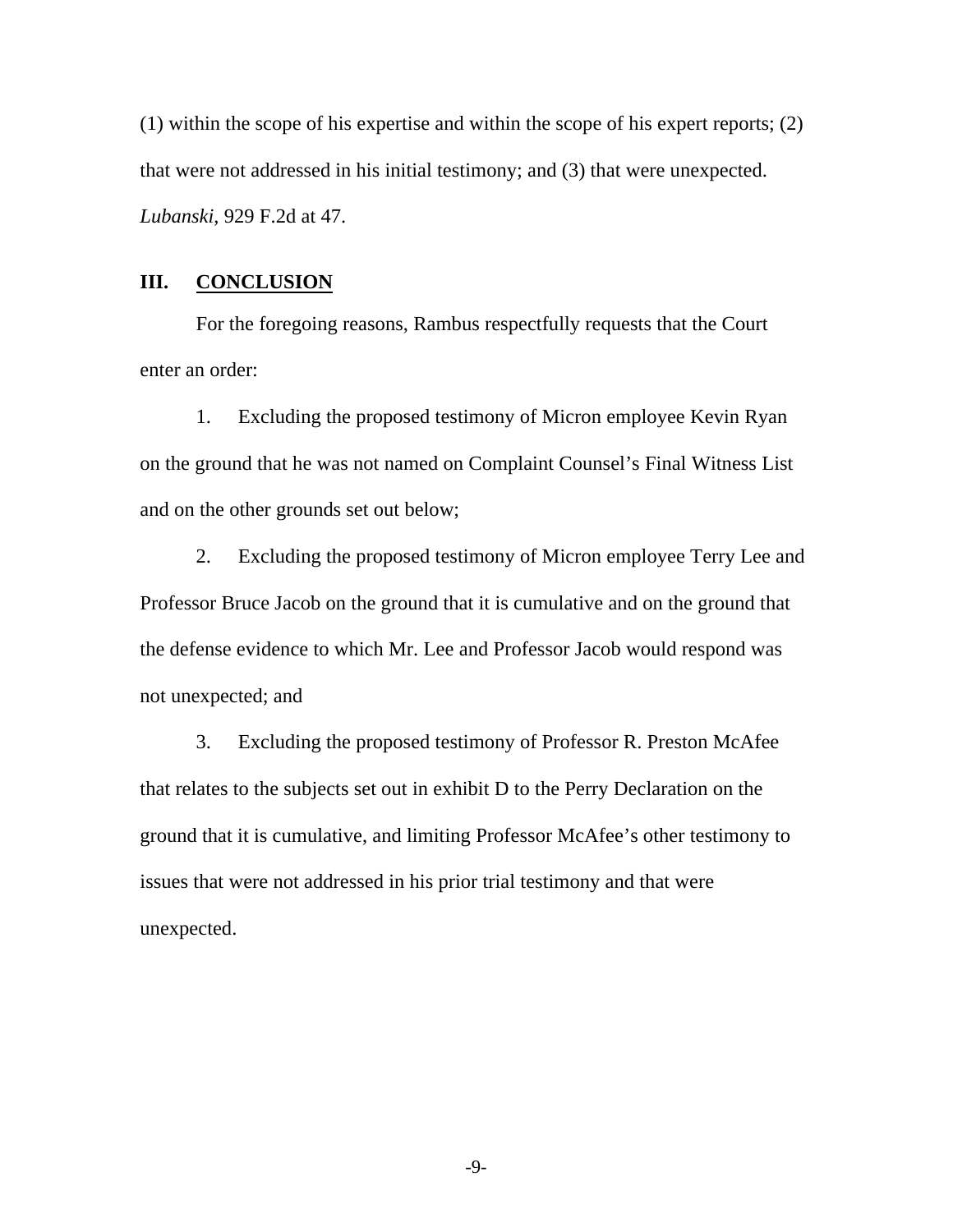Gregory P. Stone Steven M. Perry Peter A. Detre Sean P. Gates MUNGER, TOLLES & OLSON LLP 355 South Grand Avenue, 35<sup>th</sup> Floor Los Angeles, California 90071-1560 (213) 683-9100 (213) 687-3702 (facsimile) (202) 663-6158 (202) 457-4943 (facsimile)

A. Douglas Melamed Kenneth A. Bamberger WILMER, CUTLER & PICKERING 2445 M Street, N.W. Washington, D.C. 20037 (202) 663-6000

Sean C. Cunningham John M. Guaragna GRAY, CARY, WARE & FREIDENRICH LLP 401 "B" Street, Suite 2000 San Diego, California 92101 (619) 699-2700

Attorneys for Respondent Rambus Inc.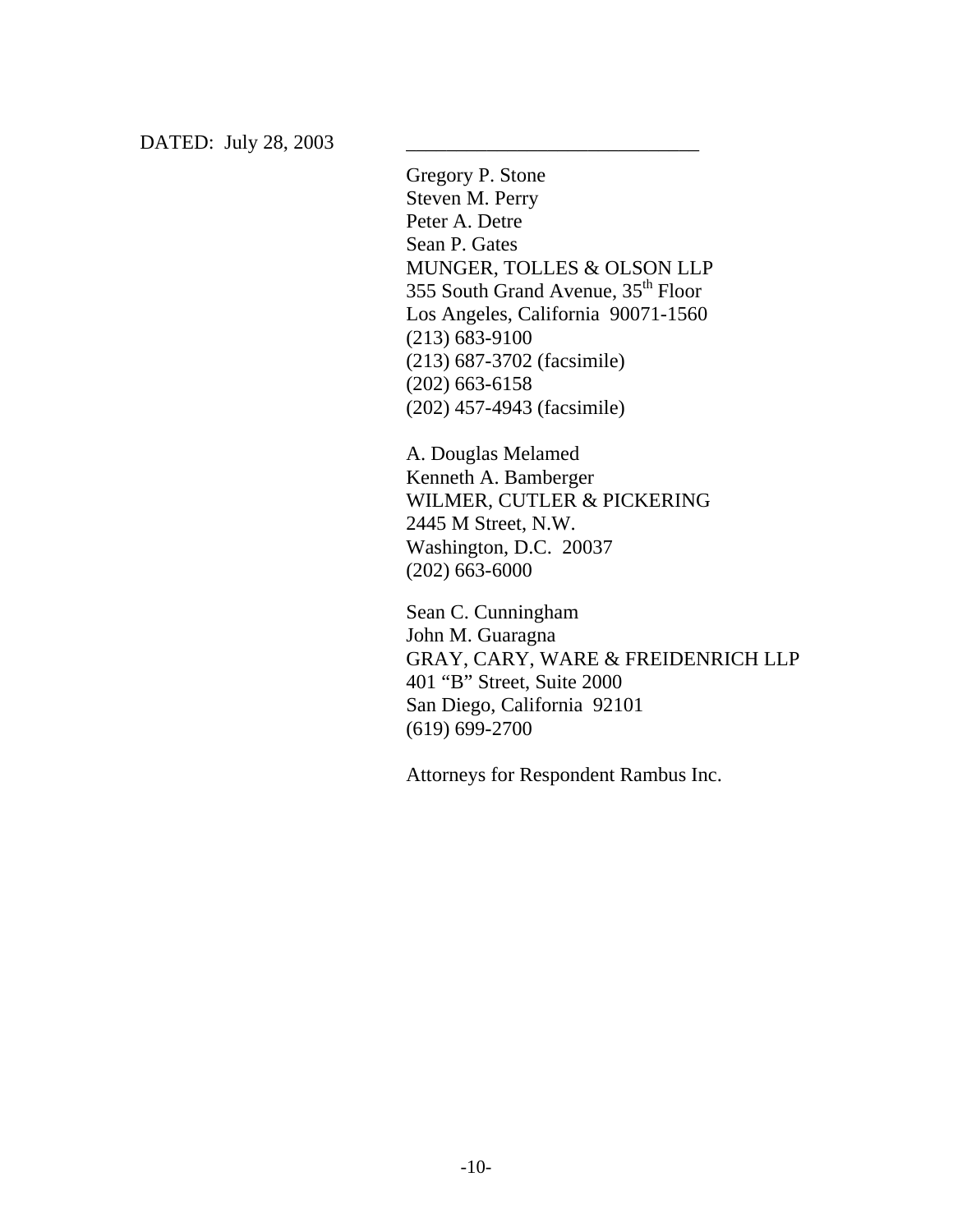# **UNITED STATES OF AMERICA BEFORE THE FEDERAL TRADE COMMISSION**

**In the Matter of**

**RAMBUS INC.,**

**a corporation.**

**Docket No. 9302**

# **CERTIFICATE OF SERVICE**

I, James M. Berry, hereby certify that on July 28, 2003, I caused a true and correct copy of *Rambus's Motion For An Order Limiting The Scope Of Rebuttal Evidence And Excluding The Testimony Of Kevin Ryan, Terry Lee and Bruce Jacob* to be served on the following persons by hand delivery:

| Hon. Stephen J. McGuire                   | M. Sean Royall, Esq.                   |
|-------------------------------------------|----------------------------------------|
| Chief Administrative Law Judge            | Deputy Director, Bureau of Competition |
| Federal Trade Commission, Room H-112      | Federal Trade Commission, Room H-372   |
| 600 Pennsylvania Avenue, N.W.             | 600 Pennsylvania Avenue, N.W.          |
| Washington, D.C. 20580                    | Washington, D.C. 20580                 |
|                                           |                                        |
| Donald S. Clark, Secretary                | Malcolm L. Catt, Esq.                  |
| Federal Trade Commission, Room H-159      | Attorney                               |
| 600 Pennsylvania Avenue, N.W.             | <b>Federal Trade Commission</b>        |
| Washington, D.C. 20580                    | 601 New Jersey Avenue, N.W.            |
|                                           | Washington, D.C. 20001                 |
| Richard B. Dagen, Esq.                    |                                        |
| Assistant Director, Bureau of Competition |                                        |
| <b>Federal Trade Commission</b>           |                                        |
| 601 New Jersey Avenue, N.W.               |                                        |
| Washington, D.C. 20001                    |                                        |

l

James M. Berry